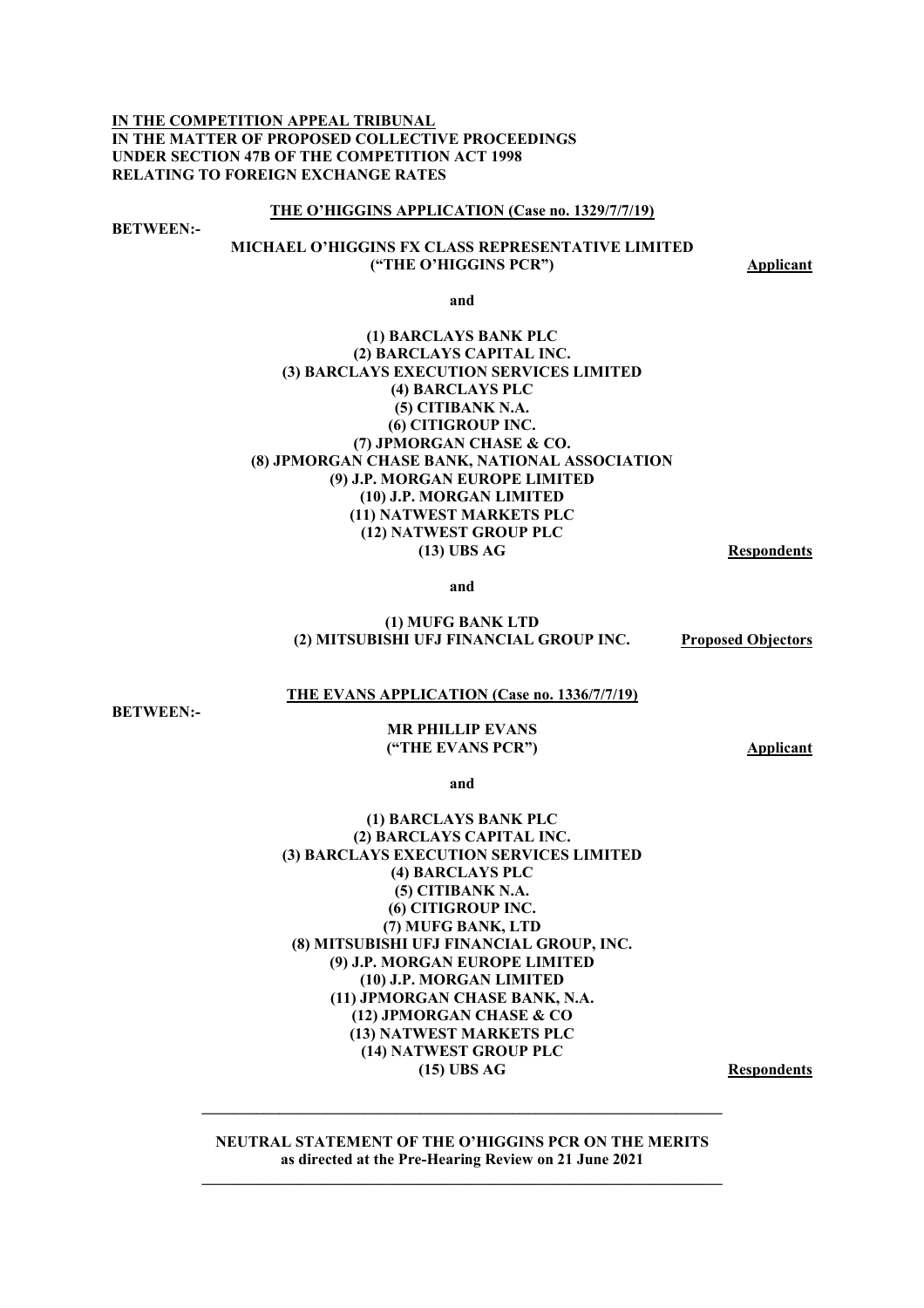# **TABLE OF CONTENTS**

| A.               |  |
|------------------|--|
| <b>B.</b>        |  |
| <b>B1.</b>       |  |
| B <sub>2</sub> . |  |
| <b>B</b> 3.      |  |
| <b>B4.</b>       |  |
| <b>B5.</b>       |  |
| <b>B6.</b>       |  |
| $C_{\cdot}$      |  |
| C1.              |  |
| C2.              |  |
| C3.              |  |
| C4.              |  |
| D.               |  |
| D1.              |  |
| D2.              |  |
| D3.              |  |
| D4.              |  |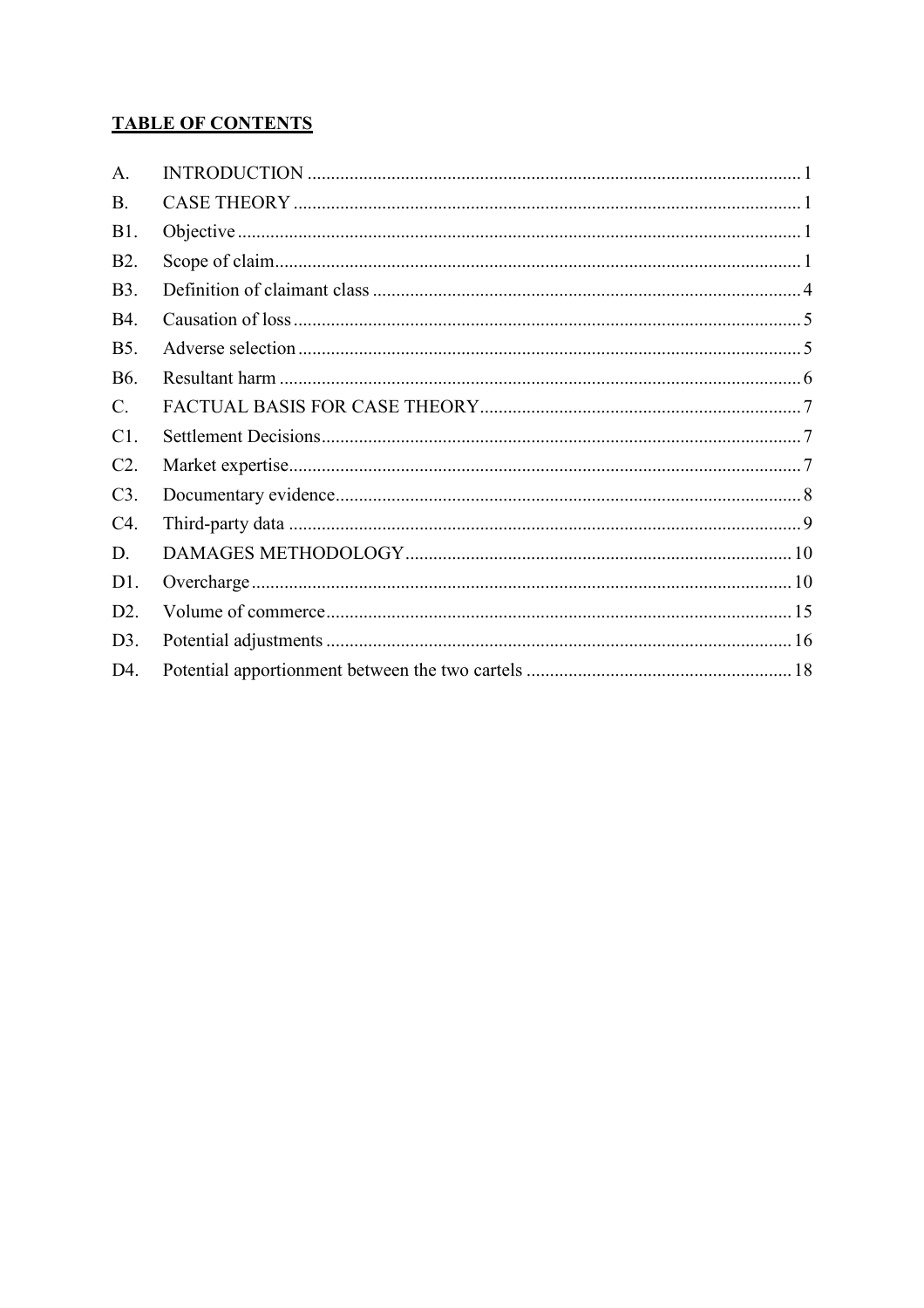# **A. INTRODUCTION**

- 1. As directed at the Pre-Hearing Review on 21 June 2021, the O'Higgins PCR has prepared this statement summarising the following matters:
	- (1) Its 'case theory', as detailed in its Re-Amended Claim Form and the expert reports of Professors Breedon and Bernheim (see section B).
	- (2) The sources of information which it knows or believes to exist and which it would seek to use in its analysis (see section C).
	- (3) The damages methodology which it proposes to use to capture the harm caused to the proposed class by the conduct of the Respondents, as detailed in its Re-Amended Claim Form and the expert reports of Professors Breedon and Bernheim (see section D).
- 2. Defined terms from the O'Higgins PCR's previous statements of case are adopted.

# **B. CASE THEORY**

# **B1. Objective**

3. The O'Higgins PCR aims to recover damages for losses caused by the unlawful conduct identified in the Settlement Decisions to purchasers of relevant FX transaction services in the European Economic Area during the period from 18 December 2007 to 31 January 2013. Its 'case theory' has been developed so as to identify the aggregate loss suffered by that class.

# **B2. Scope of claim**

## *(a) Transactions*

4. As recital (9) of each Settlement Decision confirms,<sup>1</sup> the Respondents' conduct related

 $\frac{1}{1}$  Three Way Banana Split Settlement Decision, recital (9) {**MOH-A/2A/7**}; Essex Express Settlement Decision, recital (9) {**MOH-A/2B/7**}.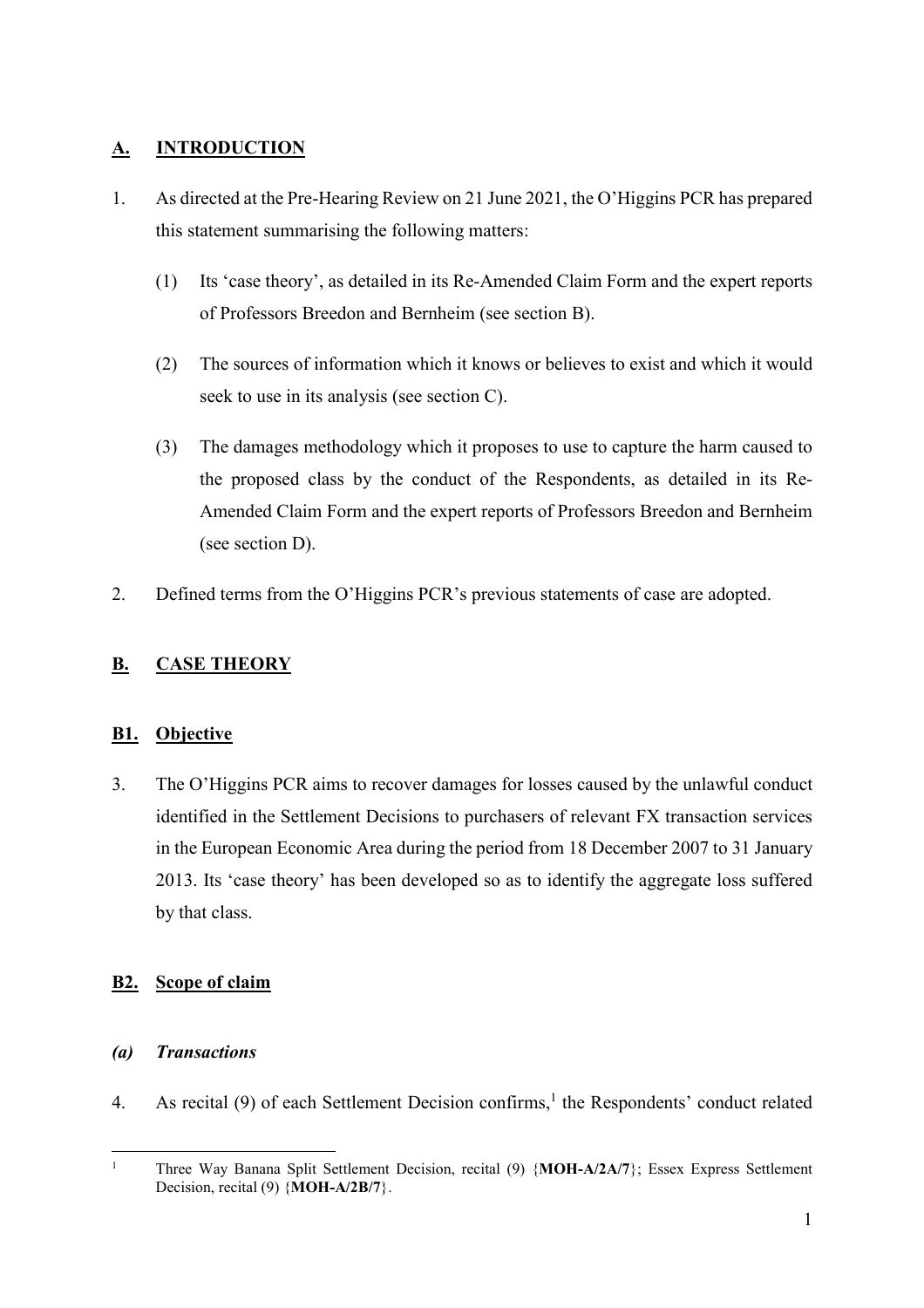to three types of customer orders:

- (1) "*Customer immediate orders*", which are orders "*to immediately enter trades for a certain amount of currency based on the prevailing market rate*".
- (2) "Customer conditional orders" (also known as 'limit' or 'resting' orders<sup>2</sup>), which are orders "*triggered when a given price level is reached*". Examples of such conditional orders include stop-loss and take-profit orders. A 'stop-loss' order is triggered when a floor price is reached, and a 'take-profit' order is triggered when a ceiling price is reached.
- (3) "*Customer orders to execute a trade at a specific Forex benchmark rate or "fixing" for particular currency pairs*", also known as 'trading at the fix'. The 'fixes' affected in this case were: (i) the WM/Reuters Closing Spot Rates (the "**WMR fixes**"); and (ii) the European Central Bank foreign exchange reference rates (the "**ECB fixes**").
- 5. The O'Higgins PCR's case theory aims to recover damages for losses caused by the cartels in respect of all three such types of customer orders. This is to ensure that compensation in the form of damages is recoverable in respect of harm liable to have been caused to all (and not just some) of the members of the class by the cartels and in respect of all (and not just some) types of customer orders liable to have been caused loss by the cartels.

# *(b) Conduct*

- 6. Section 4.1.2 of each Settlement Decision summarises the conduct in which the Respondents engaged as follows:
	- (1) There was exchange of information between traders "*in private, mostly multilateral chatrooms and on an extensive and recurrent basis*" of "*current or forwardlooking commercially sensitive information about their trading activities*" "*in accordance with a tacit understanding that*: *(i) such information could be used to the traders' respective benefit and in order to identify occasions to coordinate their*

 $\frac{1}{2}$ On this terminology, see Breedon 3, paragraphs 3.8–3.12 {**C/3/22-23**}.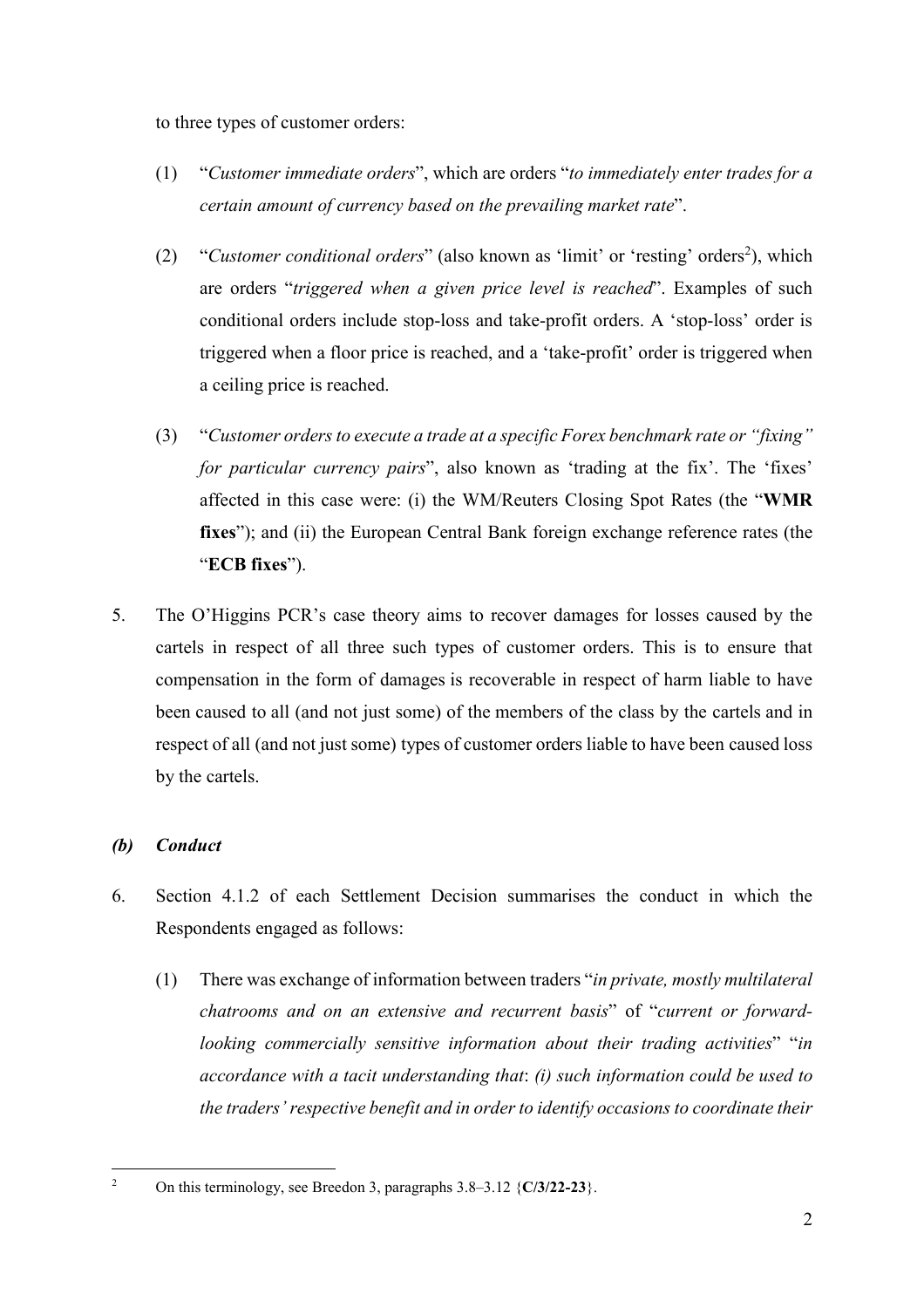*trading; (ii) such information would be shared within the private chatrooms; (iii) the traders would not disclose such shared information received from other chatroom participants to Parties outside of the private chatrooms; and (iv) such shared information would not be used against the traders who shared it*".<sup>3</sup>

- (2) Pursuant to that underlying understanding, "*the participating traders exchanged in a recurrent and extensive fashion with each other, in mostly multilateral private chatrooms, certain current or forward-looking commercially sensitive information about their trading…*".4
- (3) The information exchanged included:
	- (a) Information on open risk positions. Such information was relevant to traders' subsequent trading decisions and its exchange enabled the participating traders to identify opportunities for coordination.<sup>5</sup>
	- (b) Information on outstanding customers' orders.<sup>6</sup> The exchange of information on limit or resting orders occurred "*frequently*" and "*on an extensive basis*" and "*eased the identification of opportunities for coordination among the participating traders*". The exchange of information on fix positions usually took place in the hour preceding the relevant fix in order "*to identify occasions to coordinate trading at or around the fix*". The exchange of commercially sensitive information on customers' immediate orders "*made it easier for participating traders to identify occasions to coordinate their trading activities*".
	- (c) Information on other details of current or planned trading activities.<sup>7</sup> The exchange of such information "*made it easier for participating traders to*

<sup>&</sup>lt;sup>2</sup><br>3 Three Way Banana Split Settlement Decision, recital (47) {**MOH-A/2A/12**}; Essex Express Settlement Decision, recital (46)  ${MOH-A/2B/11-12}$ .

Three Way Banana Split Settlement Decision, recital (52) {**MOH-A/2A/13**}; Essex Express Settlement Decision, recital (52) {**MOH-A/2B/12**}. 5

Three Way Banana Split Settlement Decision, recital (53) {**MOH-A/2A/13**}; Essex Express Settlement Decision, recital (53) {**MOH-A/2B/13**}.

<sup>6</sup> Three Way Banana Split Settlement Decision, recitals (54)–(55) {**MOH-A/2A/14-15**}; Essex Express Settlement Decision, recitals (54)–(55) {**MOH-A/2B/13-15**}.<br>7. Three Way Bangne Split, Settlement Decision, resitely (5.

Three Way Banana Split Settlement Decision, recitals (56)–(57) {**MOH-A/2A/15**}; Essex Express Settlement Decision, recitals (56)–(57) {**MOH-A/2B/15**}.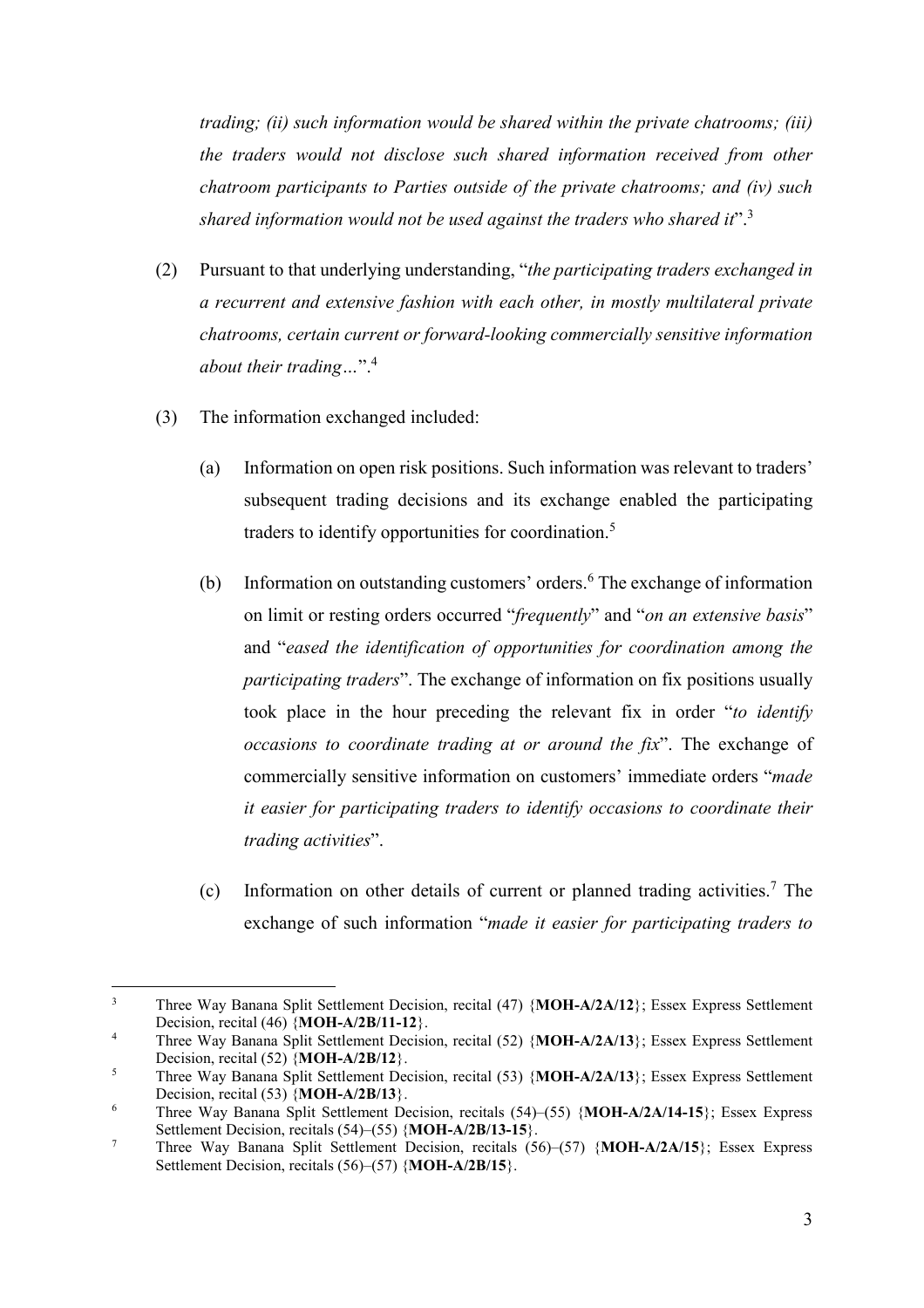*identify occasions to coordinate their trading activities*", as in the case of exchange of information concerning customers' immediate orders.

- (d) Information on bid-ask spreads.<sup>8</sup> The exchange of such information was useful to other traders and "*could enable coordination of spreads*".
- (4) The Commission further identified some specific types of coordination as being facilitated by the exchange of information, namely:
	- (a) "*Coordinated trading with a view to affecting a fix*".9
	- (b) "*Standing down*", meaning refraining from trading as the trader had otherwise planned during a particular time window on account of another trader's announced position or trading activity.<sup>10</sup>
- 7. The O'Higgins PCR's case theory aims to recover damages caused by the cartels in respect of all types of conduct identified in the Settlement Decisions, including (i) information exchange of all types, and (ii) coordinated trading of all types. Again, this is to ensure that compensation in the form of damages is recoverable in respect of harm liable to have been caused to all (and not just some) of the members of the class by the cartels and in respect of all (and not just some) types of conduct identified in the Settlement Decisions.

## **B3. Definition of claimant class**

- 8. The O'Higgins PCR has proposed a class definition based on identifying trades carried out by class members<sup>11</sup> which include:
	- (1) All three types of trades covered by the Settlement Decisions.
	- (2) Trading by both voice and electronic means. Although only the former was affected

 $\overline{a}$ 8 Three Way Banana Split Settlement Decision, recitals (58)–(59) {**MOH-A/2A/16**}; Essex Express Settlement Decision, recitals (54)–(55) {**MOH-A/2B/13-15**}.

<sup>9</sup> Three Way Banana Split Settlement Decision, recital (61) {**MOH-A/2A/16**}; Essex Express Settlement Decision, recitals (61) {**MOH-A/2B/16**}.

<sup>&</sup>lt;sup>10</sup> Three Way Banana Split Settlement Decision, recital (62) {MOH-A/2A/17}; Essex Express Settlement Decision, recital (62) {**MOH-A/2B/16**}. <sup>11</sup> See the O'Higgins PCR Re-Amended Claim Form at paragraphs 31-33 for the class definition and its

explanation {**MOH-A/0/16-24**}.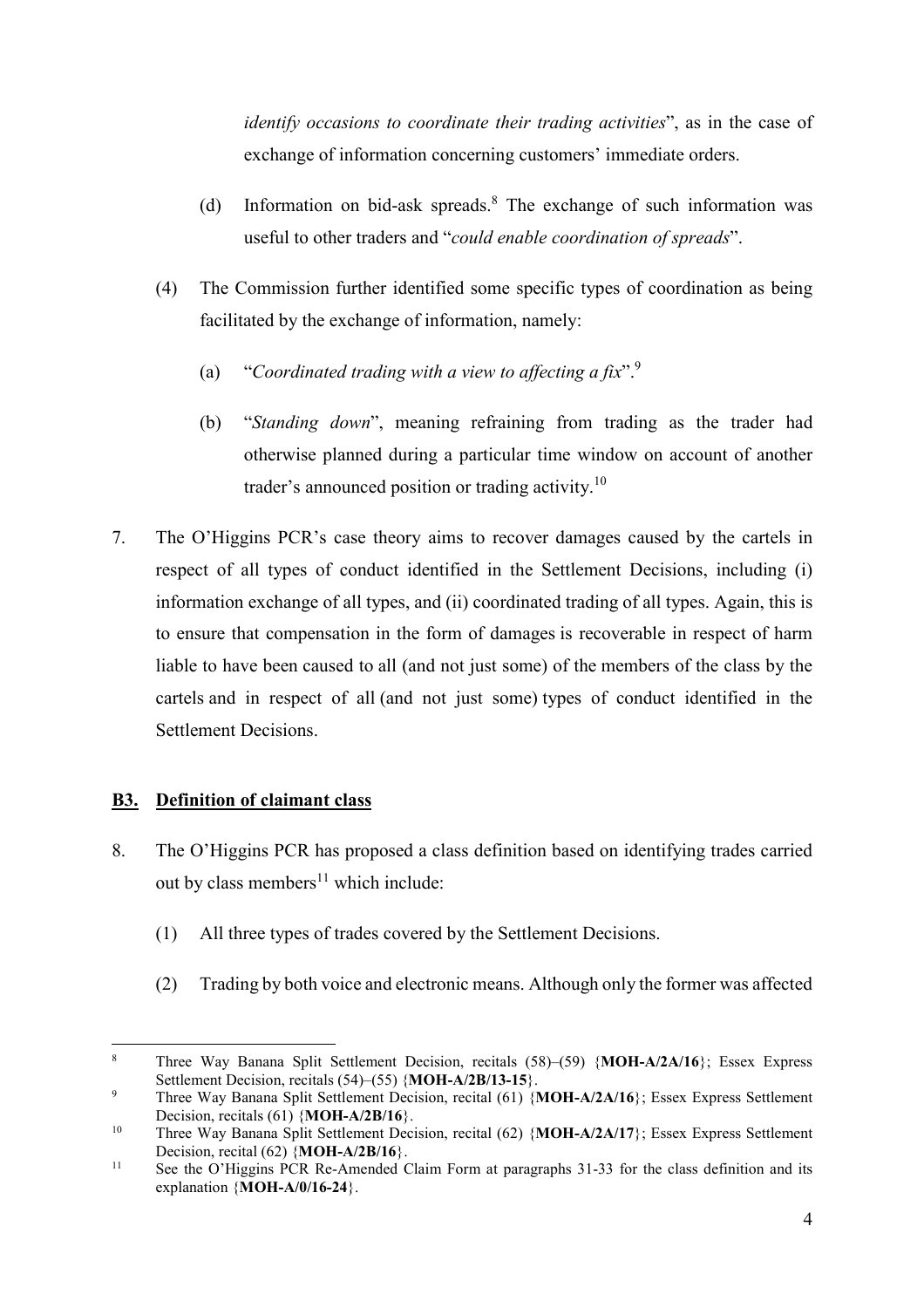by the cartel conduct identified in the Settlement Decisions, the cartel conduct would have had a knock-on effect on the latter as well, as described in the damages methodology section which follows.

- (3) Trading carried out in the European Economic Area, defined with a view to limiting the affected trading to that properly within the purview of EU competition law and so caught by the Settlement Decisions.
- (4) Trading with Relevant Financial Institutions which have been identified by the O'Higgins PCR's experts as being dealers (as opposed to being themselves victims of the cartels). Although only dealers from the addressees of the Settlement Decisions participated in the cartels, for reasons explained below it is likely that harm was caused to persons purchasing FX transaction services from all dealers.

## **B4. Causation of loss**

9. It is likely that the damages methodology developed by the O'Higgins PCR's experts and explained in section D will lead to a conclusion that every member of the class has suffered some loss, in particular because all will have suffered harm owing to the widened spreads caused by the cartels. Even to the extent that the cartels may theoretically have benefited a limited number of class members on a limited number of occasions, those class members will still be likely to have lost on average (and the methodology will seek to calculate that average/net loss to the class members as a whole). $12$ 

## **B5. Adverse selection**

10. The O'Higgins PCR's damages methodology is set out in detail in section D below. It is based on a theory of harm which identifies as a core mechanism of loss the effects of adverse selection risk caused by the cartels. Harm may also have been caused (either in its own right or in conjunction with adverse selection) by directly collusive behaviour including coordinated trading and understandings to widen the bid-ask spreads. The experts' damages methodology is intended to capture harm from all of these sources. In

 $12$ See Bernheim 3, section III.A  $\{C/4/15-20\}$ ; Breedon 3, paragraph 4.10  $\{C/3/31\}$ .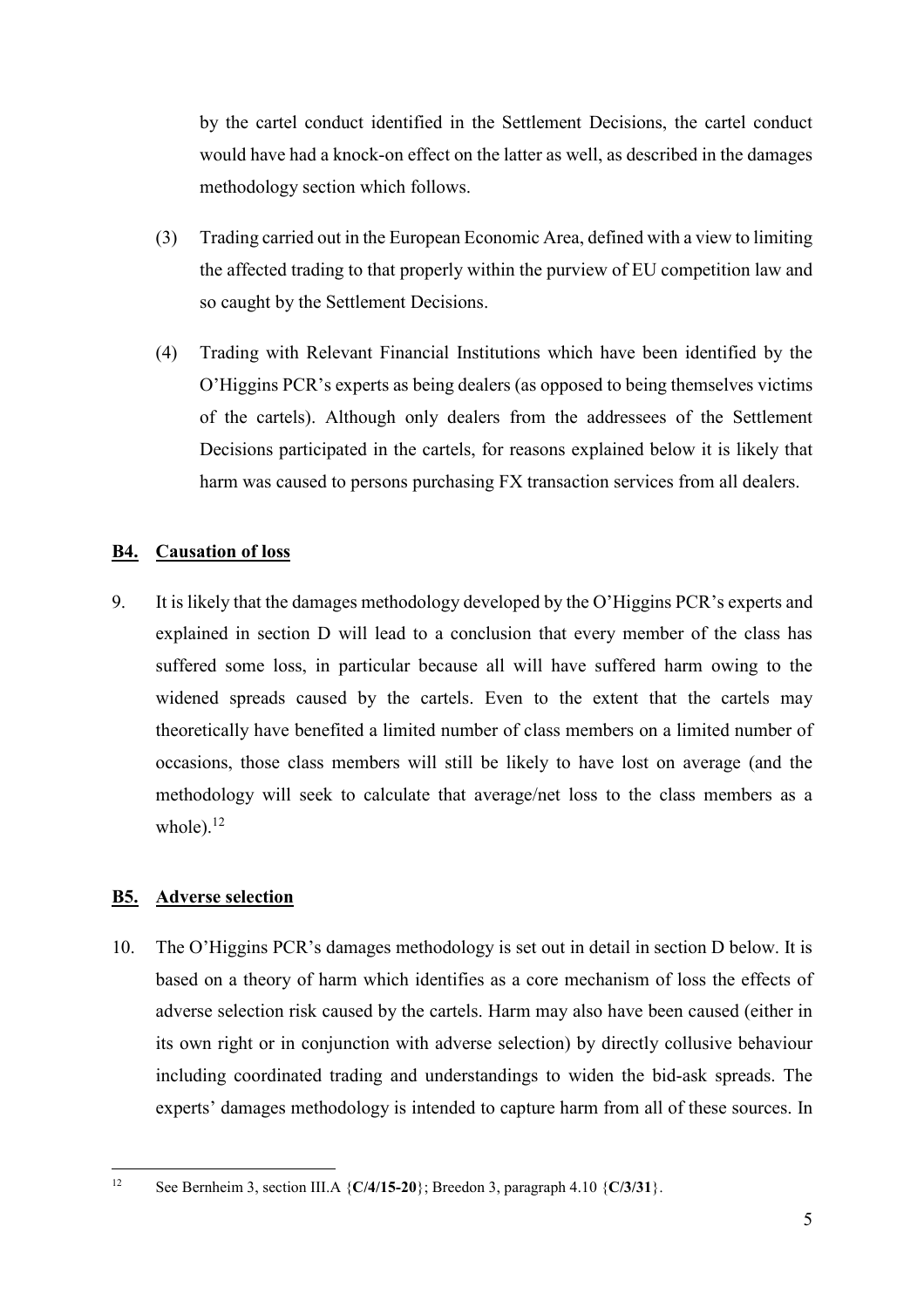relation to adverse selection, the O'Higgins PCR's experts explain:

- (1) An important element of an FX dealer's cost is 'adverse selection risk'. This is the risk which must be borne by the FX dealer arising from its lack of information about the entirety of the FX market.
- (2) By the information exchanges and coordinated trading described in the Settlement Decisions, the Respondents increased their rivals' adverse selection risk. In consequence, those rivals would have to react by widening their own bid-ask spreads. The consequence was that the Respondent cartelist dealers could safely widen their own spreads without facing competitive pressure to the same degree from non-cartelist dealers. Those widened spreads represented increased prices paid by members of the class for FX transaction services provided by all FX dealers.

#### **B6. Resultant harm**

- 11. The cartel harm can be measured by comparing the spreads (both the effective spread and the realised spread) which would have been in place absent the cartels with those which were in fact applied:
	- (1) The effective spread measure focuses on the point in time at which the trade occurred. The realised spread measure takes into account post-trade movements.
	- (2) The comparison using the effective spread measure should, in summary, reflect the cartels' effect on adverse selection costs through raising rivals' costs.
	- (3) The comparison using the realised spread measure should, in summary, reflect the additional effect of the coordinated trading conduct identified by the Settlement Decisions.
	- (4) However, looking at the effective spread in addition to the realised spread should assist to disaggregate the effects caused by the different aspects of the cartelists' conduct and to measure the harm caused more precisely.
	- (5) The O'Higgins PCR's experts therefore propose to use both the realised spread measure and the effective spread measure.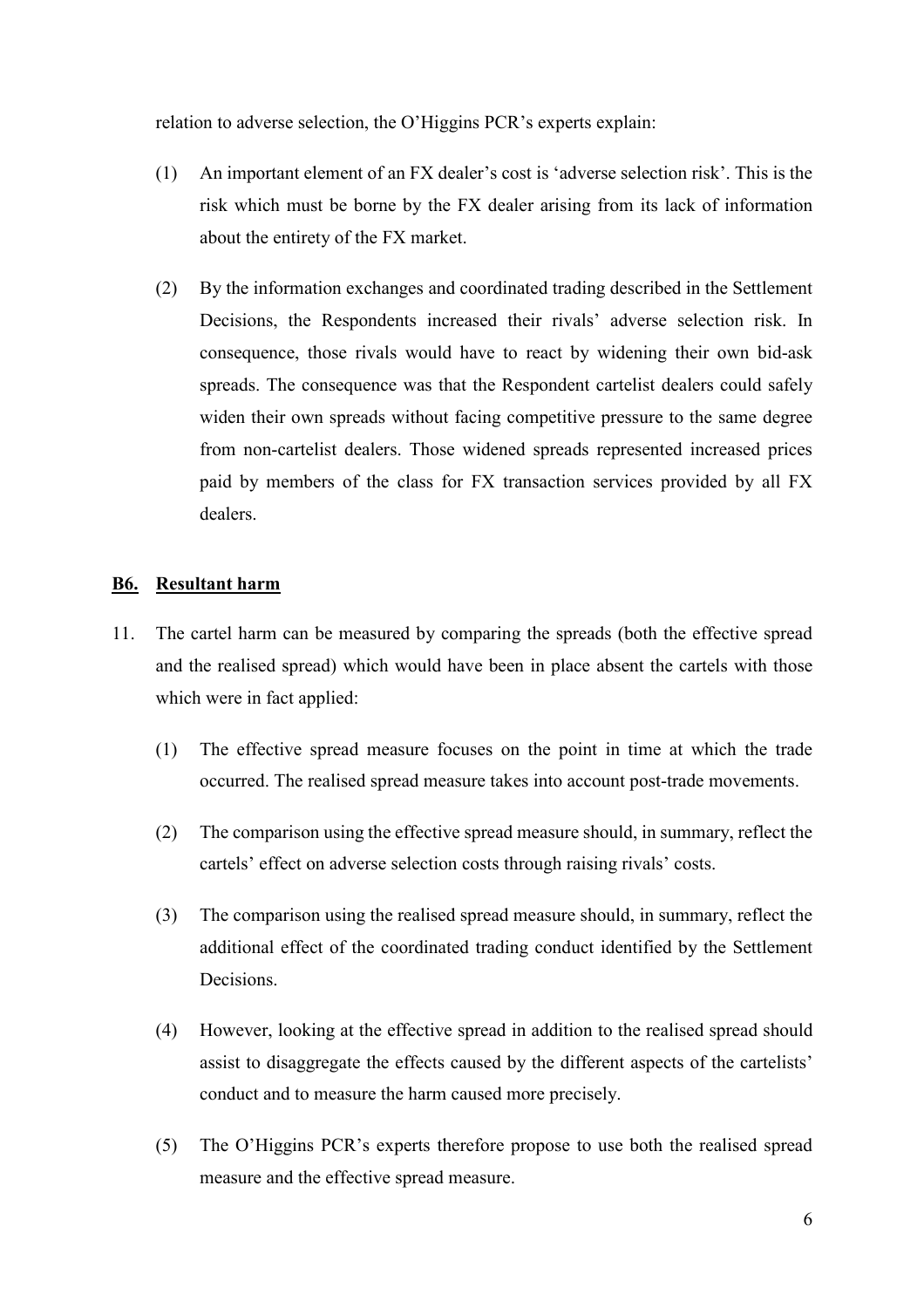- (6) The O'Higgins PCR's experts will identify the cartels' effect on realised spreads and effective spreads using regression analysis, as described further below.
- 12. The O'Higgins PCR's experts' damages methodology (see section D below) sets out a plausible means of identifying harm caused to the class and will use data which is likely to be available. Based on this methodology, which focuses on identifying classwide loss, it will be appropriate for damages to be awarded on an aggregate basis.
- 13. The damages will be distributed to the class in accordance with the O'Higgins PCR's distribution plan. The approach to developing a distribution plan and distributing any settlement/damage to class members is described in more detail in the accompanying Neutral Statement on Benefit to the Class.

## **C. FACTUAL BASIS FOR CASE THEORY**

### **C1. Settlement Decisions**

14. The O'Higgins Application is able to rely on the European Commission's Settlement Decisions on a 'follow-on' basis, such that liability is already established. The Application is restricted to being brought on a 'follow-on' basis only because of the constraints of CAT Rule 119. While this precludes the O'Higgins PCR from alleging that the ambit of the cartels went beyond the scope identified in the Settlement Decisions, it does not preclude the Tribunal from examining the documentary evidence to understand with greater profundity the precise nature of the infringements identified by the Commission. The O'Higgins PCR and its experts intend to do so following disclosure in order to refine and inform their analysis.

### **C2. Market expertise**

- 15. The O'Higgins PCR's analysis of the conduct identified in the Settlement Decisions is deepened and refined by a sophisticated understanding of the FX market and supplemented by other publicly available information about the FX market. In particular:
	- (1) The O'Higgins PCR benefits from an expert team including Professor Breedon (an FX microstructures expert) and Reto Feller (a former FX trader and FX market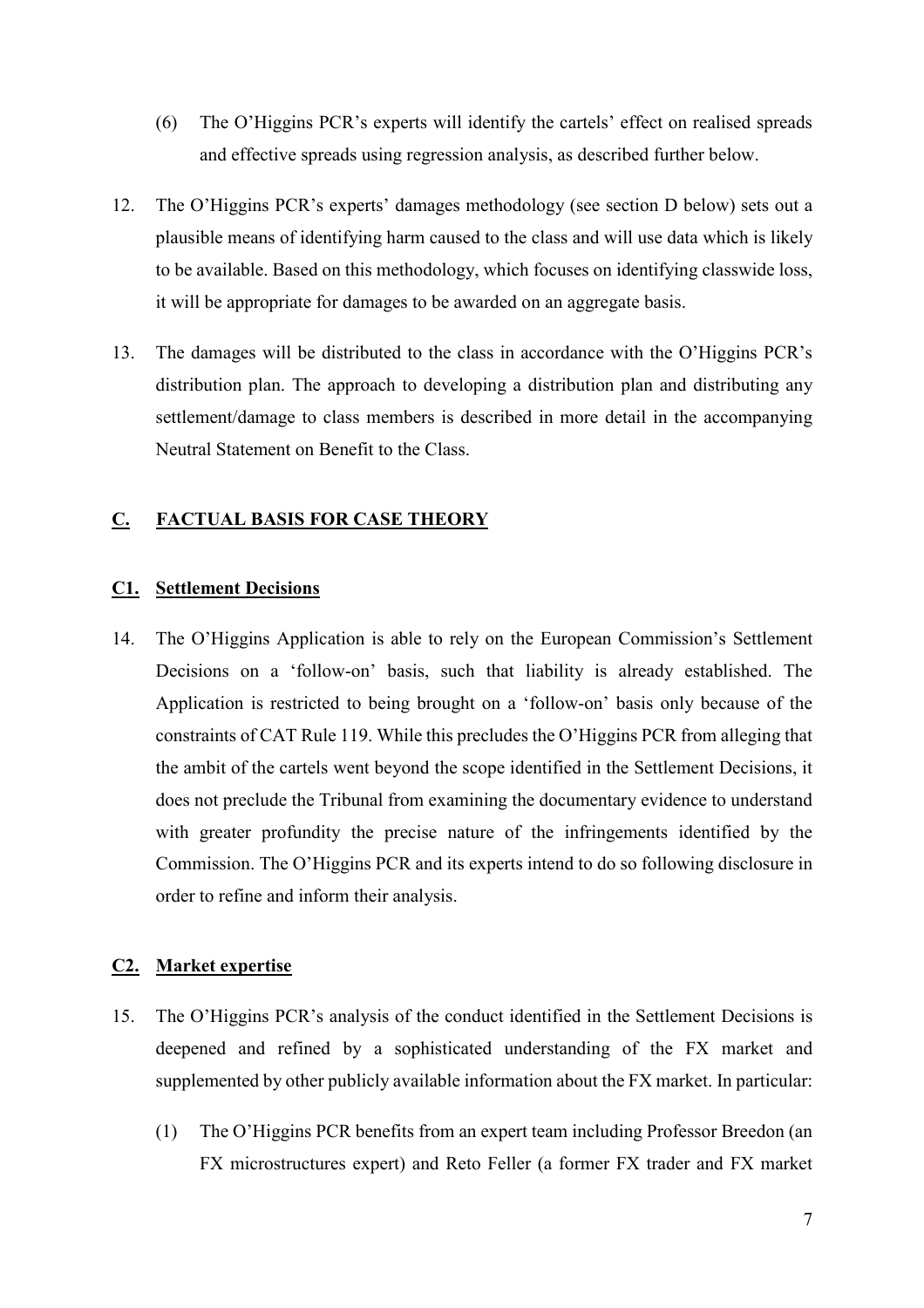expert).

- (2) The O'Higgins PCR further benefits from the hands-on experience of Damian Mitchell (an FX trader and member of Mr O'Higgins' advisory committee who has contributed his specialist knowledge to the development of the case<sup>13</sup>).
- (3) The O'Higgins PCR's UK-based solicitor team at Scott+Scott has researched the market and analysed the publicly available information about the cartels (and information about the other materially similar FX cartel conduct) that has come into the public domain through decisions of other regulators and court proceedings in other jurisdictions, including by establishing lines of communication with those involved in other related proceedings.<sup>14</sup>
- (4) Scott+Scott UK are able to draw on the experience of their colleagues at Scott+Scott US, where class action proceedings concerning these FX cartels are well advanced with Scott+Scott US as lead claimant counsel.<sup>15</sup> Those actions have led to a class settlement in the US with 15 banks for over \$2.3 billion. Proceedings against Credit Suisse in the US, which have not settled, are ongoing.

## **C3. Documentary evidence**

- 16. It is anticipated that further information derived from disclosure will supplement the understanding of the operation of the cartel. In particular, the O'Higgins PCR anticipates that it will obtain by way of disclosure from the Respondents:
	- (1) The Commission files. These will include the extensive numbers of 'chats' expressly relied on by the Commission in the footnotes to the Settlement Decisions that illustrate the various types of infringing conduct. In addition, it is anticipated that there will be many other transcripts of the chats that, albeit not expressly referred to in the Settlement Decisions, nevertheless exemplify the types of infringing conduct found. The O'Higgins PCR's legal and expert teams will study the content, nature and frequency of these exchanges between the defendant

<sup>13</sup> Including by way of witness evidence: see  $\{D/5\}$ .<br>
14 See Hollway 4, paragraphs 82–83  $\{D/3/28-29\}$ , and Hollway 5, paragraph 51  $\{D/7/18\}$ .<br>
15 See in norticular Usllman 4, paragraphs 44, 47  $\{D/2/15, 16\}$  an

<sup>15</sup> See, in particular: Hollway 4, paragraphs 44–47 {**D/3/15-16**} and 84–85 {**D/3/29**}; Hollway 5, paragraphs 47–50 {**D/7/17-18**}; the O'Higgins Carriage Submissions, paragraphs 59 and 60 {**A/4/25-26**}; and the O'Higgins Carriage Reply Submissions, paragraph 132 {**A/9/46**}.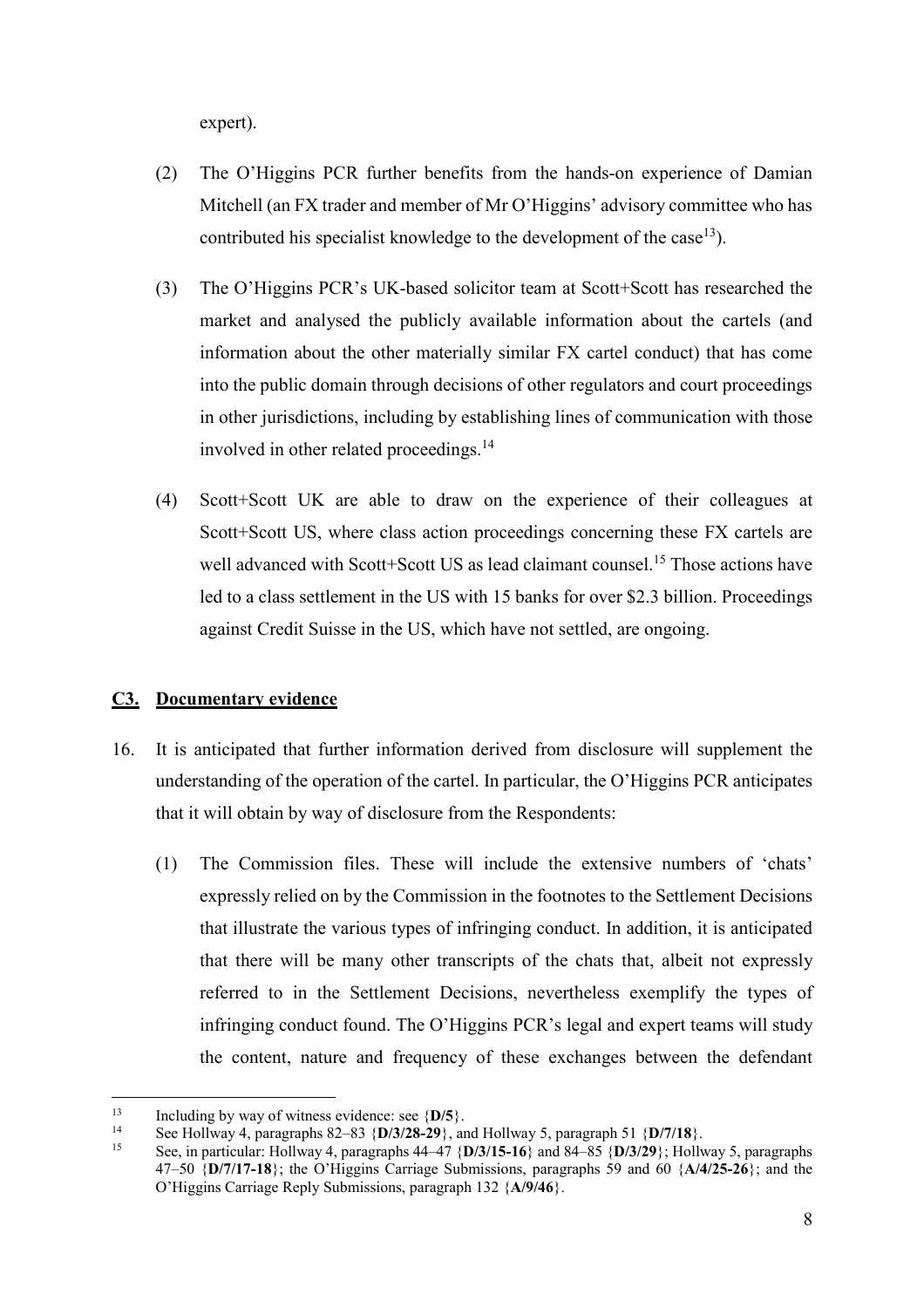cartelists in order to deepen their understanding of the precise form of infringing conduct and its likely propensity to cause harm to the class via the mechanism of increased effective or realised spreads or, potentially, by other means.

- (2) Existing material which the Respondents are known to have disclosed in other related proceedings, including the US proceedings and the High Court *Allianz*  proceedings.
- (3) Trading data covering the material period of the cartels and the period after the cartels (the clean period), in respect of each defendant bank. This data is expected to include details such as trade ID, the currency pair, whether the trade was a buy or sell, and the rate.<sup>16</sup> The data will be used to quantify damages using regression analysis as explained in the following section on damages methodology.
- 17. It is not impossible that the Respondents may, following disclosure, adduce factual witness evidence from traders involved in the cartels in order to explain their impact. However, the O'Higgins PCR does not assume that such evidence will be forthcoming. In any event, it is likely that the best guide to the nature and effect of the conduct will be the contemporaneous documents (i.e. the records of the 'chats') together with the results from the experts' analysis of the data.

### **C4. Third-party data**

18. It may be that third-party data repositories will also be available, and to the extent that they are, the O'Higgins PCR's experts will make use of them as appropriate to supplement and inform their analysis, as set out in detail in the following section D on damages methodology.<sup>17</sup> The O'Higgins PCR will give consideration to whether obtaining such data is necessary and desirable following disclosure from the Defendants. The O'Higgins PCR's methodology does not, however, assume that such data will be available, in particular because: (i) it may not be possible to obtain such data; and (ii) to the extent that such data can be obtained, it may be of limited relevance if it does not properly represent trading carried out by members of the proposed class. The O'Higgins PCR's experts' damages methodology can be carried out even if third-party data is not

 $16^{1}$ <sup>16</sup> See Breedon 1, paragraph 6.36 {**MOH-B/0/64**}.<br><sup>17</sup> Proodon 2, paragraphs 5.10, 5.15 (*G*(2/47, 51).

<sup>17</sup> Breedon 3, paragraphs 5.10–5.15 {**C/3/47-51**}.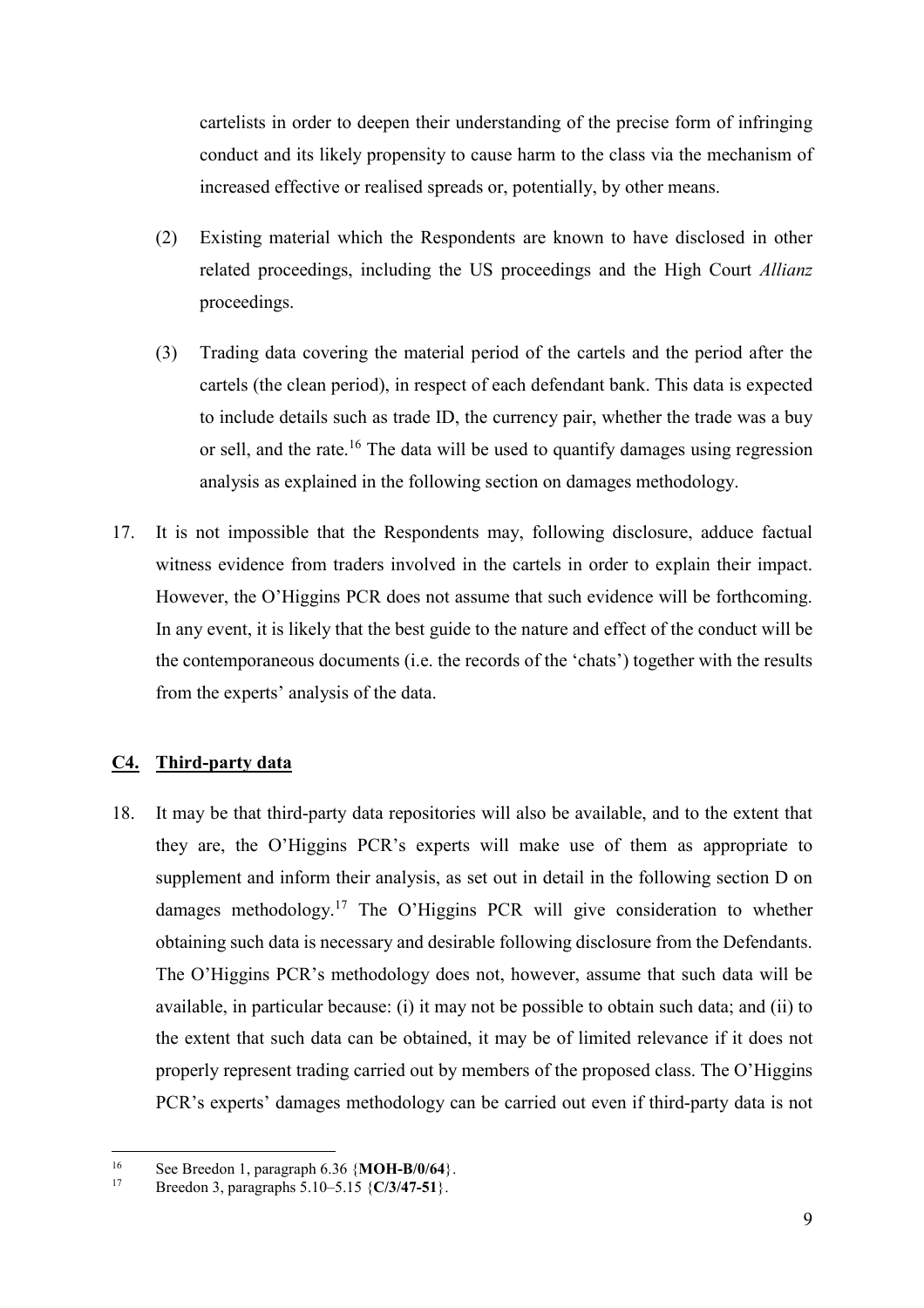available, as explained in the following section.

# **D. DAMAGES METHODOLOGY**

19. In a cartel damages case, an economic expert seeks to quantify the difference between the net amount actually paid for products purchased, and the net amount purchasers would have paid for the same quantities absent the conduct (the counterfactual). To perform this calculation, the expert needs: (i) an estimate or estimates of overcharges (defined as the cartel's impact on the amount paid per unit); (ii) the volume of relevant commerce; and (iii) the value of potential adjustments to gross damages. Each of these is addressed in turn below.

## **D1. Overcharge**

- 20. The O'Higgins PCR's experts propose regression analysis as their primary method for estimating cartel overcharges. Regression analysis allows the economic analyst to determine the relationship between the average value of a "dependent variable" (such as price) and a set of "explanatory variables" (such as market conditions).
- 21. The relevant product in these proceedings is the provision of transaction services by FX dealers. FX dealers earn remuneration for these services in the form of a bid-ask spread. Because the spread is the price of the relevant product, it plays the role of the dependent variable in the proposed regression analysis of cartel overcharges.<sup>18</sup>
- 22. The experts plan to study two measures of spread: effective half-spread and realised halfspread.
	- (1) The experts will calculate effective half-spread as the difference between the execution price and the mid-price at the time of the trade's execution.<sup>19</sup>
	- (2) The O'Higgins PCR expects the defendants to disclose data on executed trades. As noted above, the experts will also use non-defendant data on executed trades if it is available, but this is not necessary. The experts will construct market mid-prices using data provided by companies that operate inter-dealer platforms, such as EBS

 $18$ <sup>18</sup> Bernheim 1, section II.A.1  $\{MOH-H/0/10-13\}$ .<br><sup>19</sup> Broaden 1, norograph 6.12 (MOH, B/0/56, 57).

<sup>19</sup> Breedon 1, paragraph 6.13 {**MOH-B/0/56-57**}; Bernheim 1, paragraph 118 {**MOH-H/0/42**}.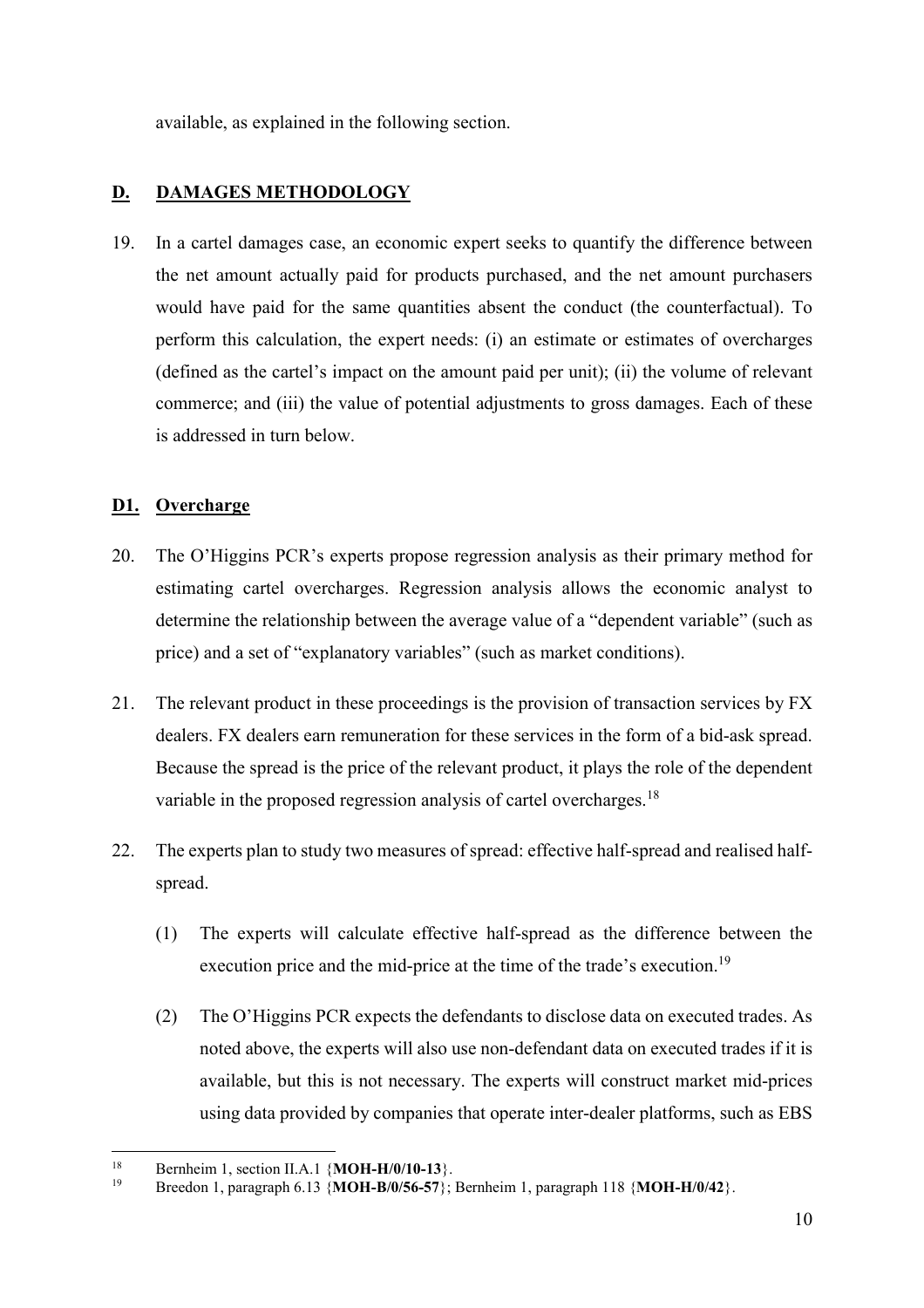and Refinitiv (previously Reuters). Experts in the US proceedings have had access to these data (via subpoena), and it is understood that some may also be available for purchase for use in litigation (e.g. in the case of Refinitiv).<sup>20</sup>

- (3) The experts will calculate realised half-spread analogously, using a mid-price shortly after the trade. Unlike the effective half-spread measurement, the realised half-spread measurement accounts for the price impact of the trade.<sup>21</sup> The price impact is the tendency for the market price to rise after a buy order and fall after a sell order (i.e., it is a price move which will tend to inflict a loss on the dealer). The realised half-spread measurement is defined as the effective half-spread measurement, minus this price impact. Since many actions by the cartels may have involved minimising (or even reversing) price impact by passing that cost back to customers or other market participants, this adjustment is important in this case.
- (4) The appropriate time window for measuring realised spreads is long enough to ensure the price impact has mostly played out, but not so long that the noise caused by other market events makes the estimate imprecise. The experts will determine the appropriate time window by interrogating the data using accepted analytical methods employed in the microstructure literature.<sup>22</sup>
- (5) The advantage of studying the effective half-spread is that it directly captures the damages resulting from conduct that widened quoted spreads. The advantage of studying the realised half-spread as well is that it also captures the damages associated with any systematic effects of the cartels on market mid-prices, either when the transaction occurred or immediately following it. For example, the coordinated trading conduct identified by the Settlement Decisions falls into this category because it moves the market mid-price at the time of the transaction. So do information exchanges which create informational advantages for cartel dealers, because the transactions of informed traders anticipate upcoming price movements. Effective spreads are incapable of measuring these effects. $^{23}$

 $20$ 

<sup>&</sup>lt;sup>20</sup> Breedon 1, paragraph 6.41 {**MOH-B/0/65**}; Bernheim 1, paragraph 126 {**MOH-H/0/44-45**}.<br>
<sup>21</sup> Breedon 1, paragraph 6.13 {**MOH-B/0/56-57**}; Bernheim 1, paragraph 121 {**MOH-H/0/43**}.<br>
<sup>22</sup> Breedon 3, paragraphs 4.31 and

<sup>23</sup> Breedon 3, paragraph 4.14(b) {**C/3/33**}; Bernheim 3, paragraph 11 {**C/4/8**}.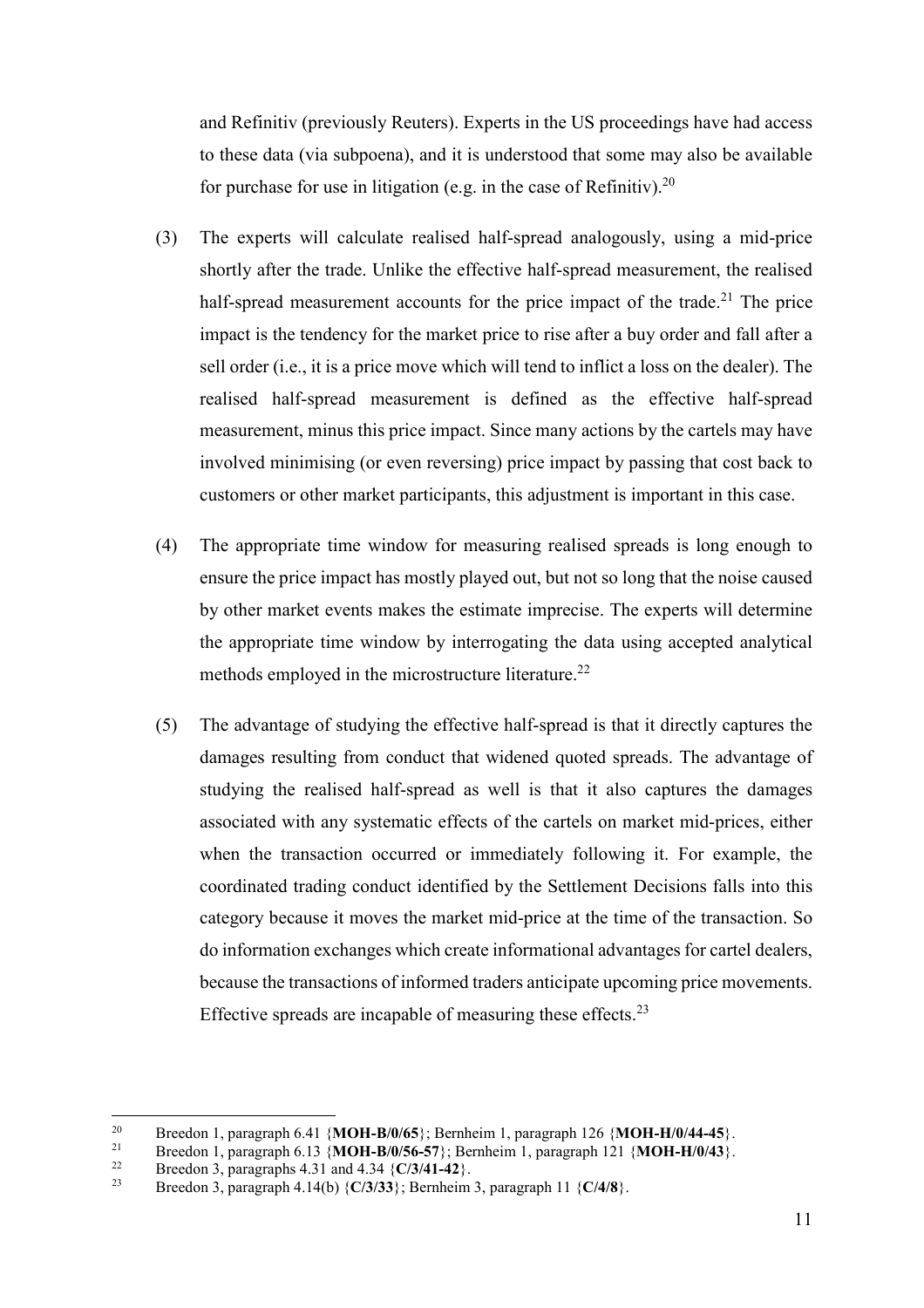- (6) Different types of trades may have different price impacts. For example, the price impact of orders at benchmark "fixes" may differ from the impact of standard market orders of the same size. If certain types of trades systematically have lower price impact, it is likely that effective spreads for that type of trade will be narrower. Thus, effective spreads may vary across trade types even if realised spreads do not, making realised spreads a more appropriate metric for comparing different types of trade.
- 23. Regarding explanatory variables, the experts plan to use measures of (and in some cases proxies for) factors that may have influenced the magnitudes of spreads to a significant degree during non-collusive periods. Their empirical investigation will encompass demand factors, factors that influence dealer costs such as operating costs and inventory risks, and general industry conditions. Information on many of these variables is available from public sources. It is expected that the defendants' disclosure will likely contain either data on the other pertinent variables or information sufficient to construct them.<sup>24</sup>
- 24. The O'Higgins PCR's proposed class definition provides for the inclusion of limit or resting orders and benchmark trades. The experts' regression sample will include them, but where appropriate will allow for the possibility that the cartels' impact, as well as the effects of market conditions, varied across types of transactions. To the extent the cartels did not adversely affect some of the transactions within a category, or even caused a gain to a class member in respect of a specific transaction, the regression will include these effects, and consequently the experts' estimate of overcharges will accurately reflect the overall classwide average for the transaction category.<sup>25</sup> (As noted at paragraph 9 above, however, the experts expect that, in respect of each individual class member, it is likely that they will have lost out overall once the effects of the cartels on all of their trades are averaged out.)
- 25. Prior to seeing the data, it is premature for an expert to commit to a particular regression specification. The experts plan to undertake a collection of regression analyses, and to evaluate their statistical performance and robustness.<sup>26</sup>

 $24$ <sup>24</sup> Bernheim 1, section III.B {**MOH-H/0/45-48**}.

<sup>&</sup>lt;sup>25</sup> Bernheim 1, paragraph 145 {**MOH-H/0/53**}; Bernheim 2, paragraph 13 {**C/2/10**}.<br><sup>26</sup> Bernheim 3, paragraphs 47 and 52.55 (C/4/20.24): Breedon 1, paragraphs 6.45 and

<sup>26</sup> Bernheim 3, paragraphs 47 and 52-55 {**C/4/20-24**}; Breedon 1, paragraphs 6.45 and 6.47 {**MOH-B/0/66- 67**}.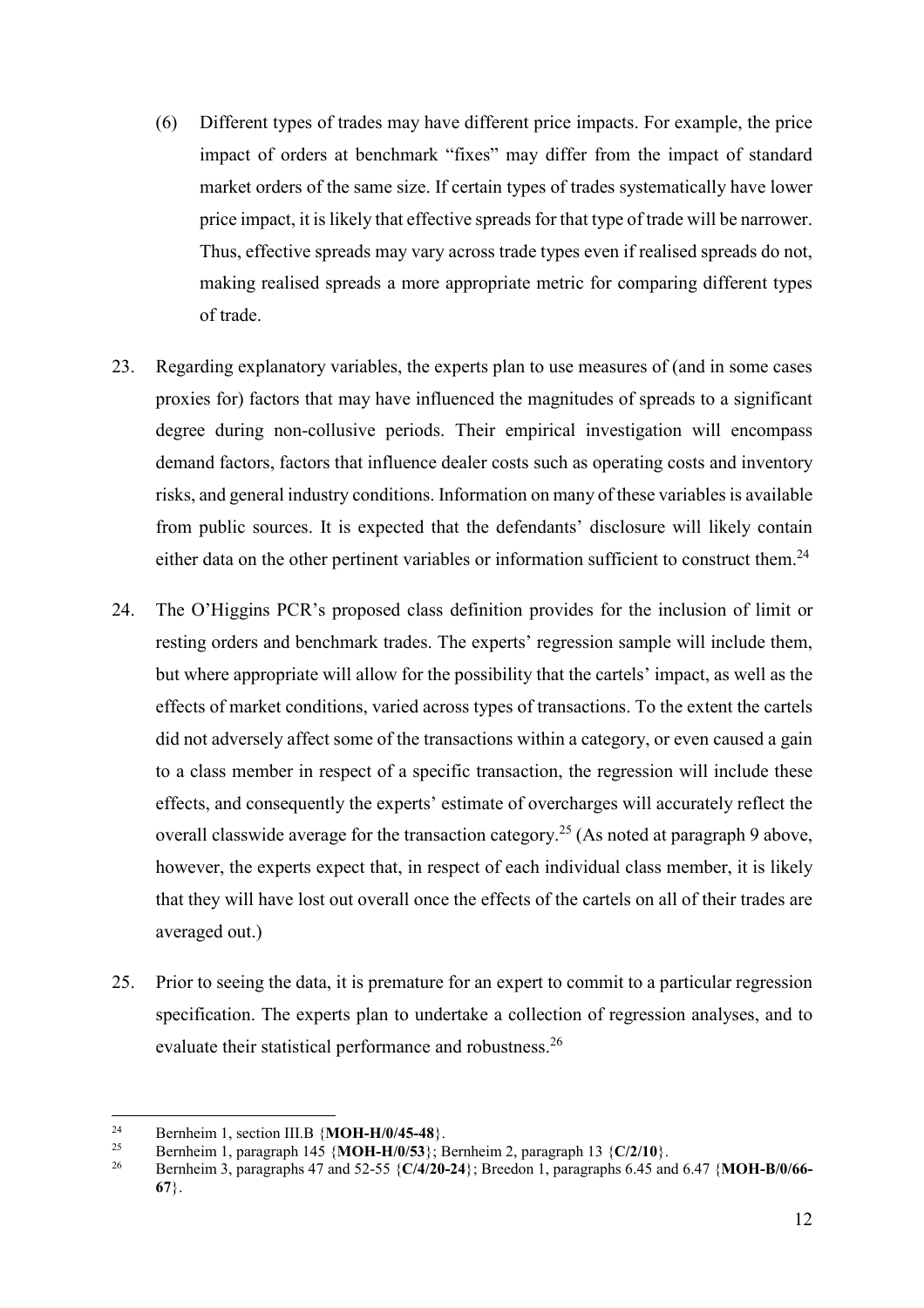- (1) Models with multiple cartel dummy variables, as well as interactions between cartel dummy variables and other factors, can accommodate variation in the cartels' effectiveness over time and across categories of transactions. For example, they can allow for different effects on transactions: between counterparties (e.g. dealers who participated in the cartels compared with dealers who did not, based on variation in participation by defendant dealers over time if non-defendant transaction data is not available); between types of transactions (e.g. different currency pairs, trades of different sizes); or between types of orders (e.g. market, limit or resting, or benchmark), to the extent these are distinguishable in the data.<sup>27</sup>
- (2) When formulating a model of spreads with multiple cartel dummy variables, the economic analyst must decide on the number of dummy variables (equivalently, the length of the time period each one represents), and the collection of interactions considered. Arriving at the best empirical specification requires careful interrogation of the data. Consideration of two extreme possibilities exemplifies the trade-offs:
	- (a) At one extreme, the analyst could use a model with a cartel dummy variable for each transaction. This approach is mathematically equivalent to the use of a prediction model. To compute overcharges with a prediction model, the analyst estimates the regression equation based only on data from the benchmark period (i.e., the period when a defendant was not a member of the cartels), and then using it to predict the price for each transaction during the cartel period.<sup>28</sup>
	- (b) At the opposite extreme, the analyst could use a model with a single dummy variable. This approach assumes that the effect of the cartel was not correlated with any of the explanatory variables.<sup>29</sup>
	- (c) Models with fewer cartel dummy variables and interactions impose restrictions on the data (by assuming that certain relationships hold), and the single cartel dummy variable model is the most restrictive case. Imposing the

<sup>&</sup>lt;sup>27</sup> Bernheim 1, section II.B.1 {**MOH-H/0/28-36**}.<br><sup>28</sup> Dambains 1, section II.B.1 (**MOH-H/0/28-36**).

<sup>&</sup>lt;sup>28</sup> Bernheim 1, section II.B.1 {**MOH-H/0/28-36**}.

<sup>29</sup> Bernheim 1, section II.B.1 {**MOH-H/0/28-36**}.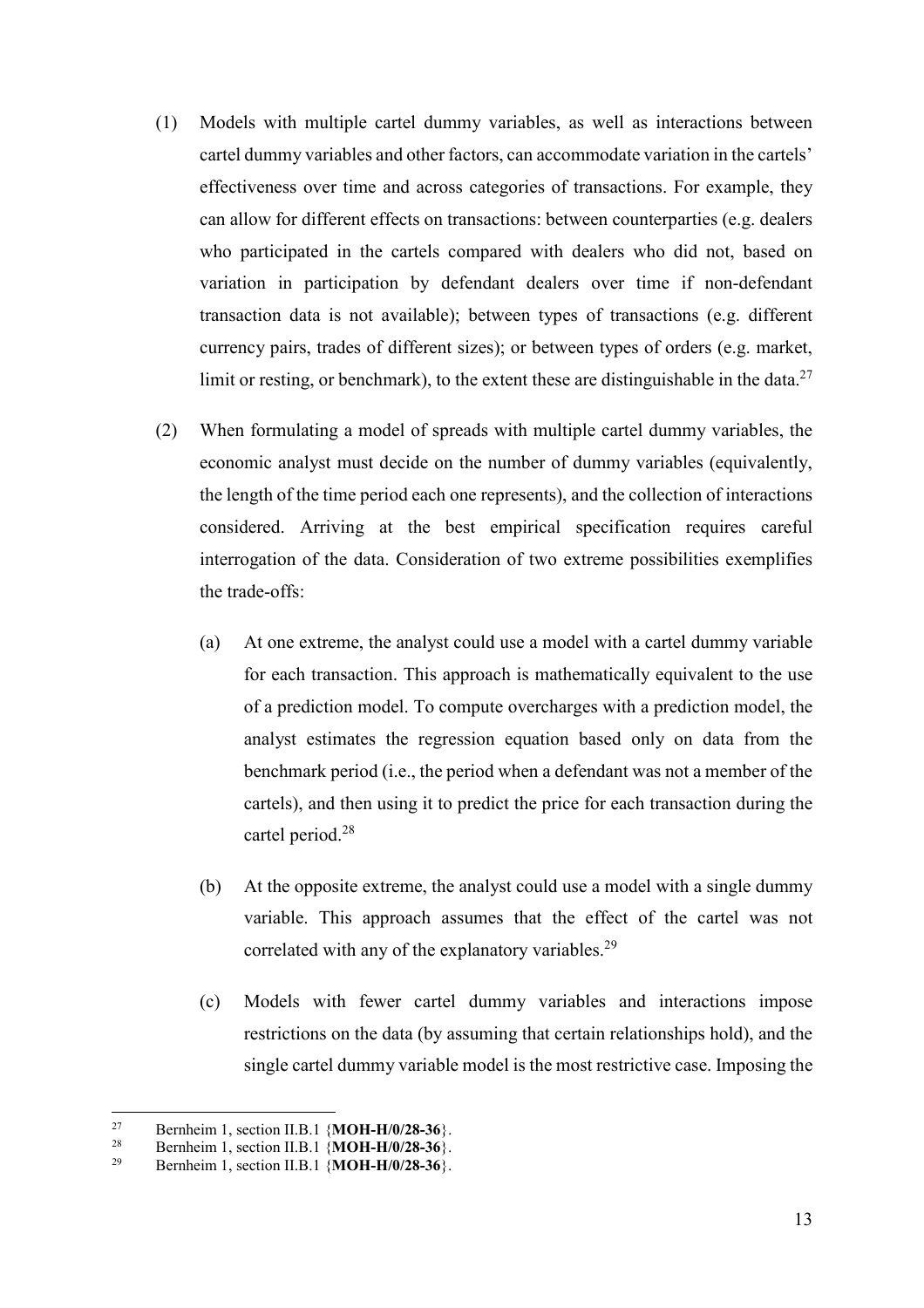restrictions may increase 'statistical precision' if they are valid, but may reduce accuracy if they are not valid.<sup>30</sup>

- 26. Regression analysis can reliably account for market events that occurred exclusively during the cartel period, and thereby avoid incorrectly attributing their effects to the cartel. For models with relatively few cartel dummy variables, the analyst adds controls for the pertinent events to the regression equation. For the prediction model, the analyst employs the method twice, once using data from outside the cartel period to predict prices but for collusion and the events, and once using data from inside the cartel period to measure the effect of the events. Combining these estimates isolates the effects of collusion.31
- 27. Appropriately deployed, regression methods can provide insight into the question of causality. These methods can either confirm or rule out the validity of innocuous explanations for price elevation which may suggest themselves or be offered by the defendants. Prediction models allow the economic analyst to make precise statistical statements, based on patterns observed outside the cartel period, about the probability that any collection of unspecified market factors, rather than the cartels, could have produced the estimated overcharges. The analyst can also study the relation between estimated cartel overcharges and indicators of collusive intensity, such as whether the transaction belongs to a category that the cartels particularly affected.<sup>32</sup>
- 28. The experts plan to supplement the regression analysis of overcharges described above with additional analyses that draw on other data sources.
	- (1) Evidence from chatroom communications indicates that cartel dealers conspired to fix the spreads implied by their bid and ask quotes for certain currency pairs. It may be possible to analyse the impact of the cartels by studying bid-ask spreads from spread matrices exchanged by cartel dealers.<sup>33</sup>

<sup>30</sup> Bernheim 1, paragraphs 89–90 {**MOH-H/0/34**}; Bernheim 3, paragraph 47 {**C/4/20-21**}; Bernheim teachin testimony, pp. 95–96. Statistical precision refers to the variability of the estimator from its average.

 $31$  Bernheim teach-in testimony, transcript p. 100.<br> $32$  Bernheim 1 generates 74 (MOU H/0/27) and

<sup>32</sup> Bernheim 1, paragraphs 74 {**MOH-H/0/27**} and 94 {**MOH-H/0/35**}; Bernheim 2, paragraph 67 {**C/2/29**}; Bernheim teach-in testimony, pp. 87–88, 110–111.

<sup>33</sup> Bernheim 1, section II.D.1 {**MOH-H/0/40**}.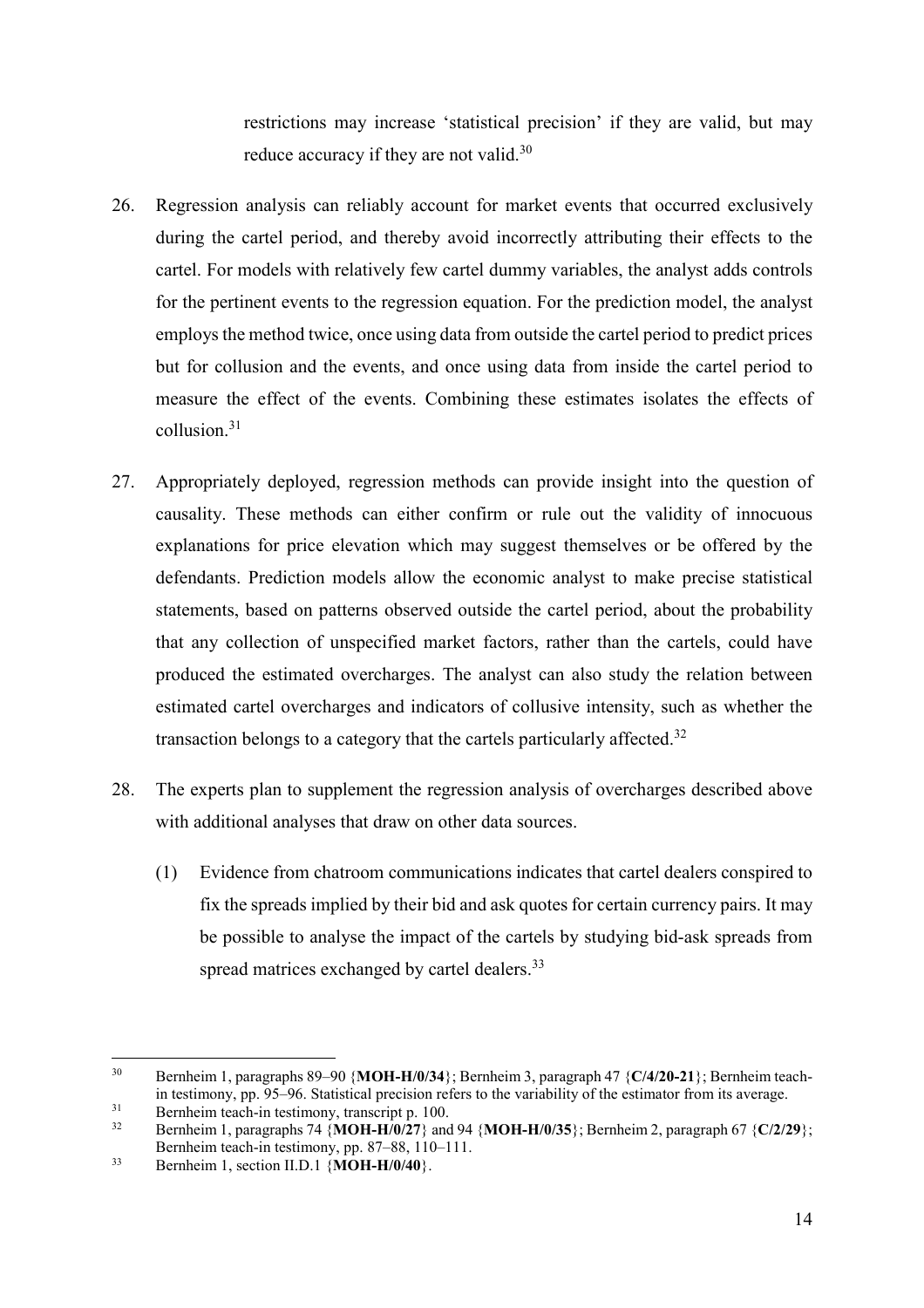- (2) It may also be possible to evaluate the impact of the cartels by analysing the revenue and/or profitability of the colluding dealers. To the extent that individual dealers were motivated by their bonuses, dealer profitability metrics may reflect the cartels' success. The defendants likely kept profit and loss data for individual traders' books, as well as for the trading desks as a whole, to measure their performance.<sup>34</sup>
- (3) It may further be possible to corroborate the overcharge estimates using indicators for the intensity of the cartel activity. The experts assume they will obtain on disclosure a record of the chats from the Three Way Banana Split and Essex Express chatrooms, as noted above at paragraph 16(1). There may be methods to construct quantitative measures of cartel intensity based on these chats.<sup>35</sup>

## **D2. Volume of commerce**

- 29. The experts plan to quantify the volume of FX commerce with cartel dealers using the defendants' transaction data, by simply adding up the values of individual trades.<sup>36</sup>
- 30. The volume of commerce for FX transactions with non-defendants can be estimated using information on aggregate market turnover for the relevant currencies, counterparties (those that are not reporting dealers), and types of contracts (spot and outright forward) along with information on the defendants' market share. Such data is available from, for example, BIS, Bank of England, or Euromoney.<sup>37</sup>
- 31. To the extent that aggregate turnover is not available for some years, the experts can estimate it using turnover information from other years and general trends observed in defendants' data.<sup>38</sup>

<sup>&</sup>lt;sup>34</sup> Bernheim 1, section II.D.2  $\{MOH-H/0/40-41\}$ .<br><sup>35</sup> Bernheim toosh in testimony, nn <sup>110</sup> <sup>111</sup>

<sup>&</sup>lt;sup>35</sup> Bernheim teach-in testimony, pp. 110–111.<br><sup>36</sup> Broaden Lagrange 6.52(c) MOU B/0/6

<sup>36</sup> Breedon 1, paragraph 6.53(a) {**MOH-B/0/68**}.

<sup>37</sup> Breedon 1, paragraphs 6.53(b), 6.54 {**MOH-B/0/68**} and 7.5–7.23 {**MOH-B/0/71-77**}.

<sup>38</sup> Breedon 1, paragraphs 7.5–7.23 {**MOH-B/0/71-77**}.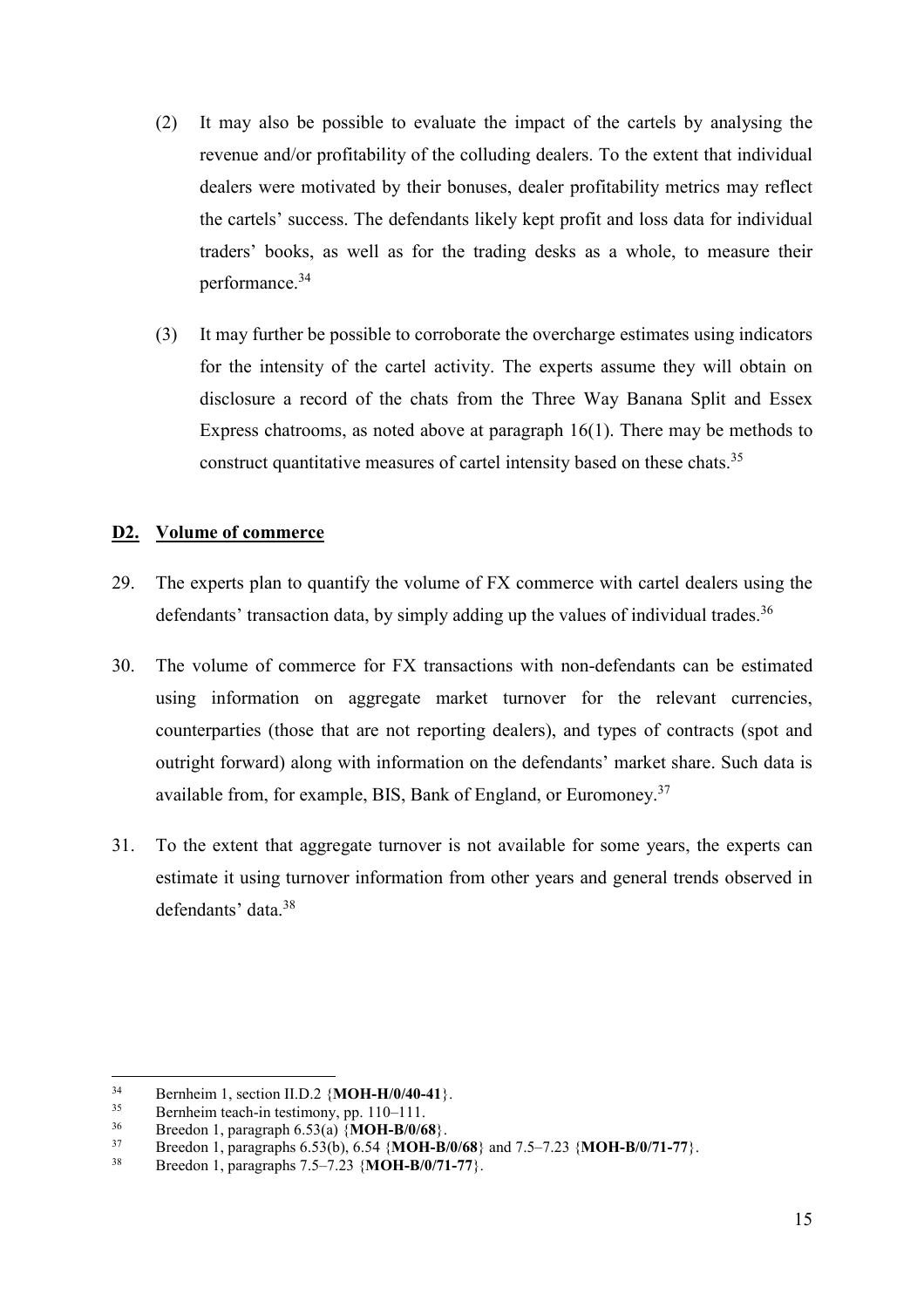- 32. If data for some non-defendant dealers are available, the experts can use it to quantify the volume of commerce for those dealers and adjust the estimate based on aggregate market turnover accordingly.<sup>39</sup>
- 33. As the O'Higgins PCR does not seek to exclude limit or resting orders and benchmark trades, the experts will not require information on the share of these transactions in aggregate market turnover, and they do not currently expect it to be available (at least in relation to limit or resting orders).<sup>40</sup> However, the experts may use information of this type if (i) it is available, and (ii) data availability permits them to calculate cartel damages separately for these classes of transactions using the approaches described above.
- 34. The O'Higgins opt-out class is necessarily limited to transactions by UK-domiciled entities. Volume-of-commerce estimates can be limited to such entities based on information expected to be available in the defendants' data, survey results published by the Foreign Exchange Joint Standing Committee of the Bank of England, and Bank of England's BIS Triennial Surveys.<sup>41</sup>
- 35. The experts will compute gross damages by applying the measured overcharges to the relevant commerce. If overcharge estimates differ by time period or by other identifiable characteristics of trades, the experts will match each trade or set of trades with the appropriate overcharge.42

## **D3. Potential adjustments**

## *(a) Pass-on*

 $\overline{a}$ 

36. The experts plan to quantify 'traditional' pass-on for non-financial customers using aggregate or industry-specific estimates of exchange rate pass-on from the academic literature, and potentially by conducting additional empirical analyses based on the analytical methods deployed in that literature.<sup>43</sup> They will then calculate the weighted

<sup>39</sup> Breedon 1, paragraph 6.55 {**MOH-B/0/69**}.

<sup>40</sup> Breedon 3, paragraphs 3.20–3.22 {**C/3/26-27**}. 41 Breedon 1, paragraphs 6.49 {**MOH-B/0/67**} and 7.43–7.46 {**MOH-B/0/82-83**}, and exhibits J {**MOH-**

**B/15**}, L {**MOH-B/17**} and M {**MOH-B/18**}.<br><sup>42</sup> Breedon 1, paragraphs 7.40–7.42 {**MOH-B/0/80-82**}; Bernheim 1, paragraph 113 {**MOH-H/0/40**}.

<sup>43</sup> Bernheim 1, paragraphs 163–164 {**MOH-H/0/59-60**}.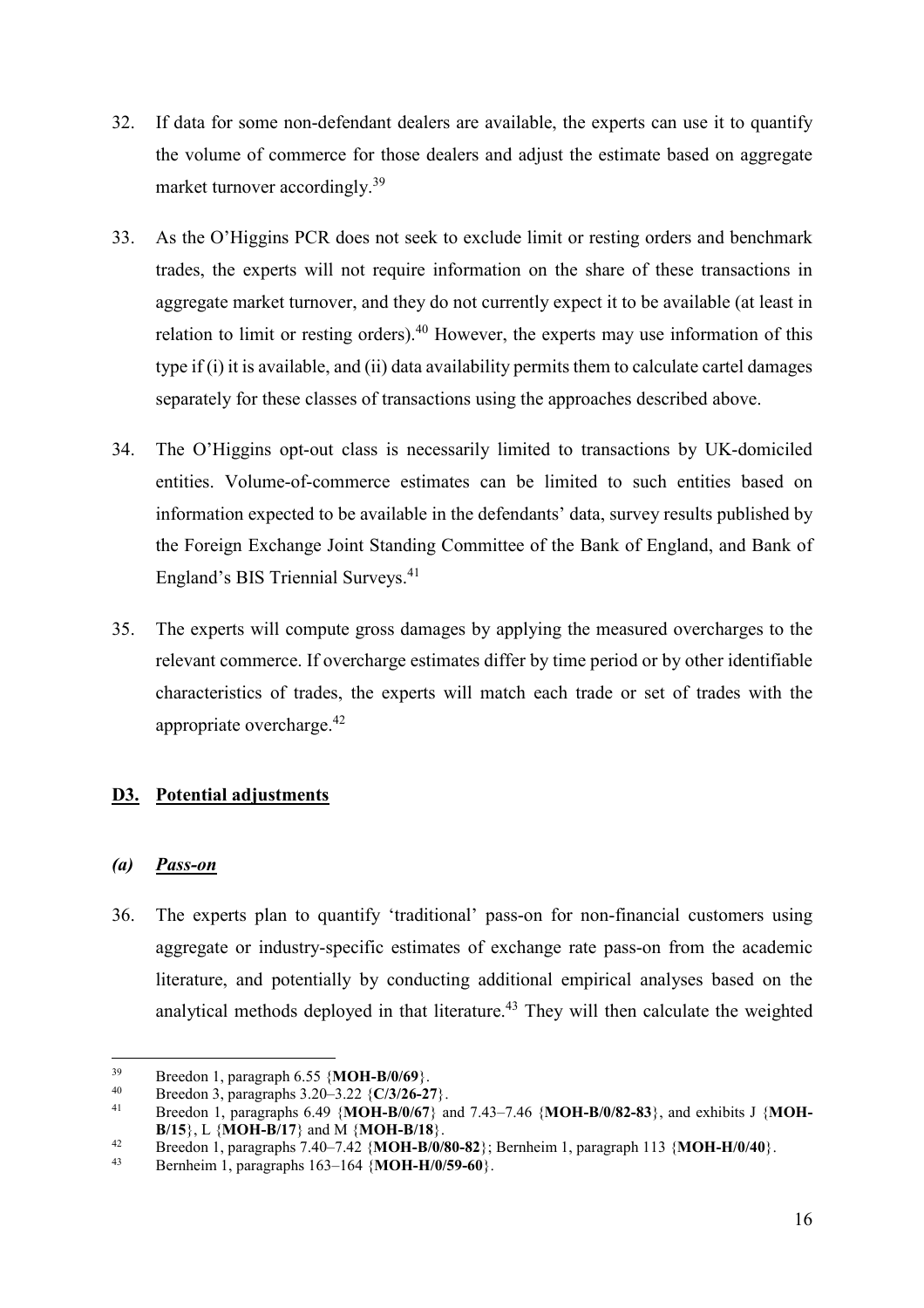average classwide pass-on rate. They will derive the appropriate weights for UK industries using import/export statistics compiled by the UK government.<sup>44</sup>

- 37. If necessary, in light of the first-instance *Allianz* judgment on the defendants' strike-out application ([2021] EWHC 399), the experts can calculate the classwide pass-on rate for financial customers using an approach that is conceptually analogous to the one employed for non-financial customers:<sup>45</sup>
	- (1) For some types of funds, redemptions by investors do not depend on the value of the fund, or the fund does not have investors. In these cases, the funds have themselves borne the damages and the pass-on rate is zero.
	- (2) For the types of funds where investor redemptions and withdrawals depend on the value of the fund, the experts plan to estimate the pass-on rate using information on each investment fund category's annual redemption or withdrawal rates. This information is likely available from, for example, the UK Financial Conduct Authority, third-party data vendors, and government regulatory agencies.
	- (3) The experts can use information from third-party sources such as The Investment Association, which publishes a breakout of UK assets under management by fund type, to calculate the relative weights for the different types of funds.

# *(b) Tax*

- 38. As necessary, the experts will analyse the *change* in the applicable marginal tax rate between the cartel period and point in time at which the Respondents pay damages.<sup>46</sup>
- 39. Information on statutory corporate tax rates is readily available. Information on the tax positions of individual class members primarily affects average tax rates rather than marginal tax rates, and consequently would not necessarily facilitate the computation of a more accurate tax adjustment, even if it were available.<sup>47</sup>

 $\overline{a}$ 44 Bernheim 1, paragraph 165 {**MOH-H/0/60**}; Bernheim 2, paragraphs 23–24 {**C/2/13**} and 29 {**C/2/15- 16**}.

<sup>45</sup> Bernheim 2, paragraphs  $18-21$  {**C/2/11-13**}.<br>46 Bernheim 2, paragraph  $46$  {**C/2/22**}

<sup>46</sup> Bernheim 2, paragraph 46 {**C/2/22**}.

<sup>47</sup> Bernheim 2, paragraph 47 {**C/2/22**}.